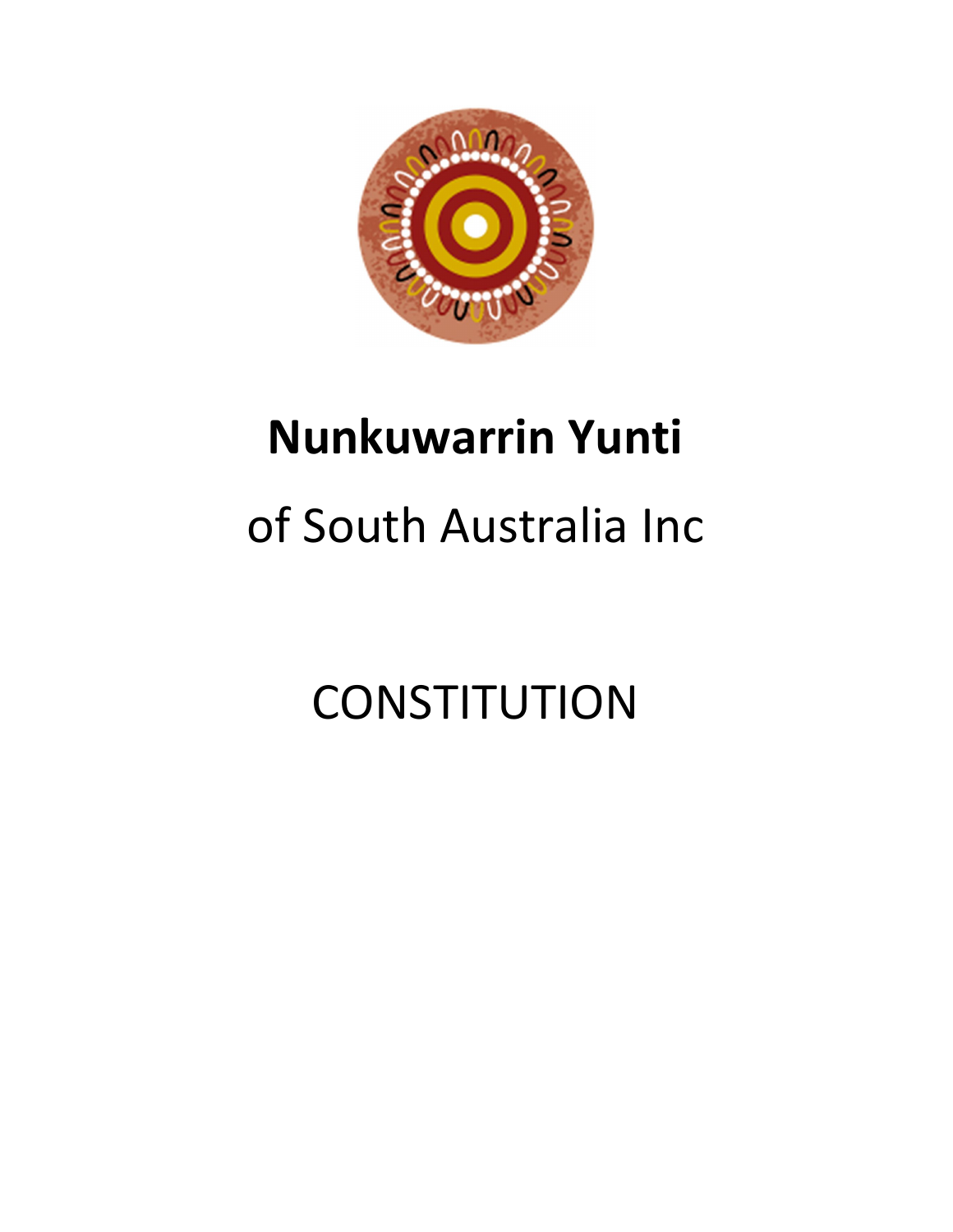## **NUNKUWARRIN YUNTI OF SOUTH AUSTRALIA CONSTITUTION**

## **1. Name**

The name of the Incorporated Association is Nunkuwarrin Yunti of South Australia referred to herein as "the Association".

## **2. Definitions**

*³Board´* means the group of members appointed to and endorsed by the General Membership to govern the Association who are entitled to vote at Board meetings and general meetings.

*³Member´* is used as an inclusive term and means a general member of the Association inclusive of the Board members and full members.

*³Full member´* means a member of the Association who is entitled to vote.

*³Life Member´* means a person to whom the status of life member has been granted by the Board in acknowledgement of their contribution to the Association or to Aboriginal health in general and who therefore no longer is required to pay any association fee or renew their membership and who is entitled to vote.

*³Voting member´* is an inclusive term meaning full members and life members.

*³The Act´* means the Associations Incorporation Act 1985.

*³Aboriginal´* means a person of Aboriginal descent, who is recognised by the Aboriginal community as Aboriginal and who identifies as an Aboriginal person.

*³Torres Strait Islander´* means a person of Torres Strait Islander descent, who is recognised by the Torres Strait Islander community as Torres Strait Islander and who identifies as a Torres Strait Islander person.

*³Aboriginal Community Controlled Health Service´* means an incorporated Aboriginal organisation, initiated by a local Aboriginal community, based in a local Aboriginal community, governed by an Aboriginal body which is elected by the local Aboriginal community and delivering a holistic and culturally appropriate health service to the Community which controls it. (Definition drawn from the National Aboriginal Community Controlled Health Organisation NACCHO Constitution 2010).

*³Aboriginal health´* (or related expression) encapsulates physical, emotional, spiritual and cultural wellbeing.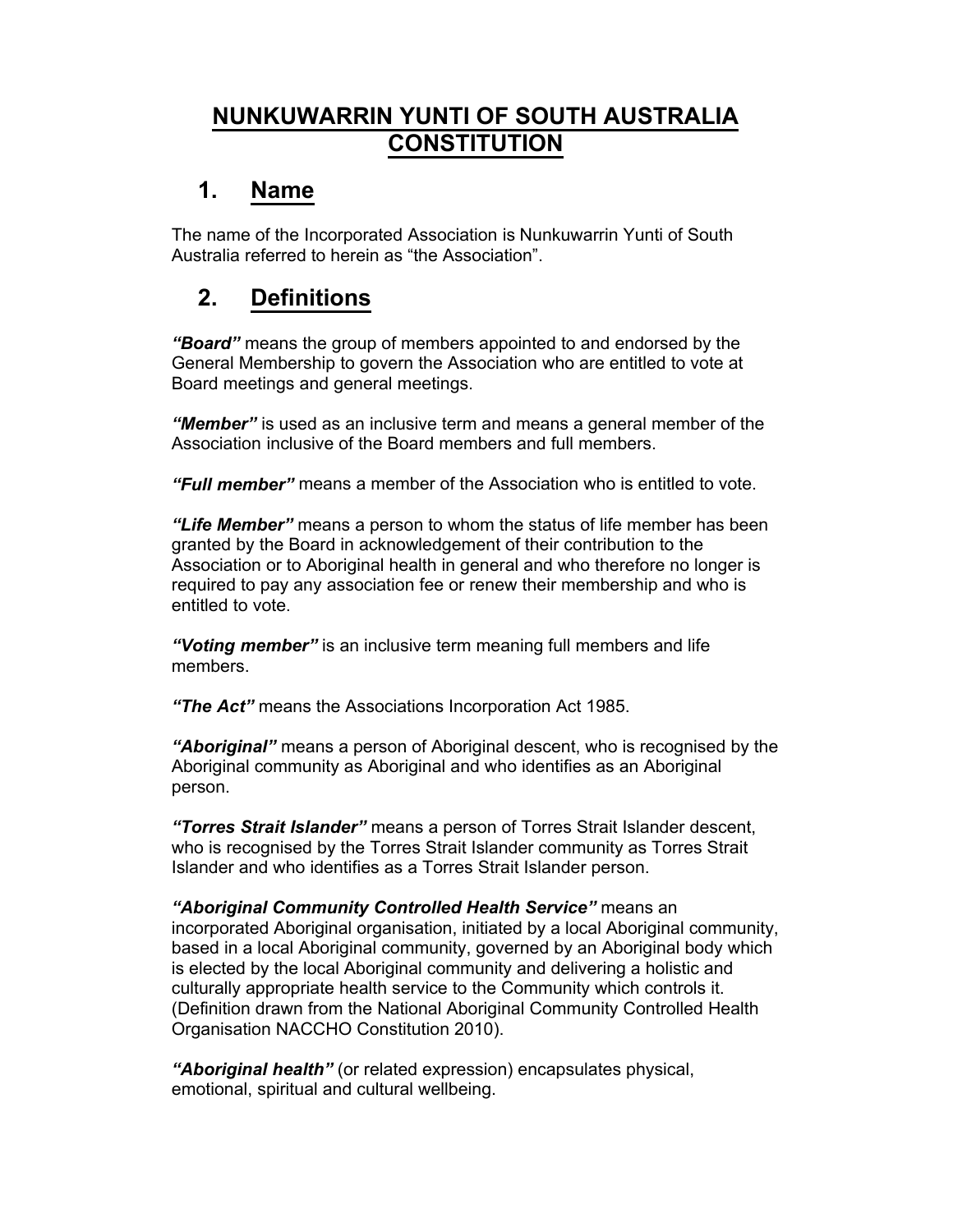*³General meeting´* means a general meeting of the members of the Association convened in accordance with these rules inclusive of Annual General Meetings and Special General Meetings.

*³Special resolution´* means a resolution that requires 21 days notice and two-thirds majority vote.

*³Senior Officer´* means the most senior employee of the Association regardless of the title currently being used for that position.

*³Catchment area of the Adelaide plains and hills´* includes the city of Adelaide, suburbs and townships within 100kms of the CBD.

*³Metropolitan area of Adelaide´* includes the city of Adelaide, suburbs and townships within 50kms of the CBD.

*³Month´* means a calendar month.

*³Year´* means a financial year from July 1 to June 30.

*³Calendar year´* means a year from January 1 to December 31.

## **3. Objects of the Association, our guiding principles and values**

The objects of the Association are:

- 1. To provide a diverse range of services and programs within the Adelaide metropolitan region of South Australia dedicated to improving the physical, social & emotional wellbeing, spiritual, cultural and mental health and of traditional, rural and urban Aboriginal and Torres Strait Islander people.
- 2. To work cooperatively with other health service providers to respond to and assist with delivering services to traditional, rural and urban Aboriginal and Torres Strait Islander people as their circumstances warrant.
- 3. To promote healthy lifestyle choices amongst Aboriginal and Torres Strait Islander people who utilize the service and to the broader Aboriginal community.
- 4. To reduce the incidence of premature death and chronic disease amongst the Aboriginal and Torres Strait Islander community of South Australia.
- 5. To contribute to the development of a skilled workforce in Aboriginal health.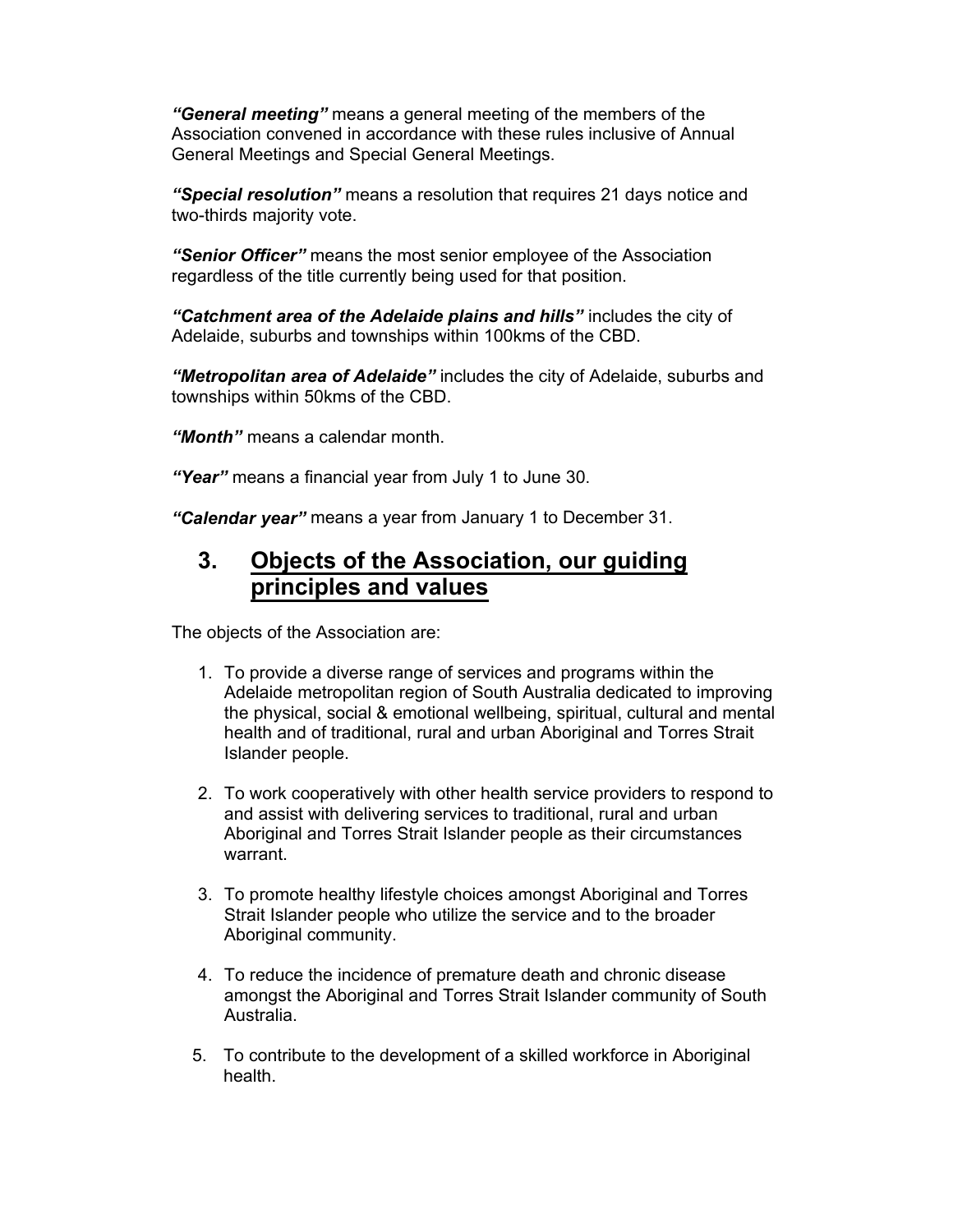- 6. To assist Aboriginal and Torres Strait Islander people separated from their families under past laws, practices and policies of Australian governments, to undertake family tracing and reunion activities.
- 7. To promote dedicated and culturally appropriate service responses to the Aboriginal and Torres Strait Islander community from mainstream services.

Underpinning our objects is a set of guiding principles that reflect our values:

- 1. We support the principle of Aboriginal Community Control in health.
- 2. We are committed to achieving standards of excellence in the governance, management and administration of our Association and in the delivery of services and engagement with the community.
- 3. We acknowledge and respect those who fought for the establishment of the Association and we continue to build upon their work and dedication.
- 4. We will wherever possible, respond first and foremost, to the needs of our clients regardless of their circumstances and without judgment.
- 5. We will deliver services to our clients that not only meet quality clinical standards but are also respectful of traditional cultural laws and practices and honour the kinship relationships that exist.
- 6. Our services and programs will be planned and delivered in ways that promote the strength and capacity of Aboriginal and Torres Strait Islander individuals and communities to achieve better health outcomes.

## **4. Powers of the Association**

The Association shall have all the powers conferred by Section 25 of the Act.

## **5. Membership**

### **5.1 Types**

- 5.1.1 Full membership of the Association is open to individuals who:
	- 5.1.1.1 Subscribe to the objects of the Association, and
	- 5.1.1.2 Are aged 18 years and over at the time of lodging a membership application, and
	- 5.1.1.3 Are of Aboriginal or Torres Strait Islander descent
	- 5.1.1.4 Have a current registered address within the catchment area of the Adelaide plains and hills in South Australia and
	- 5.1.1.5 Have been resident within the catchment area of the Adelaide plains and hills for at least 6 months prior to the date of their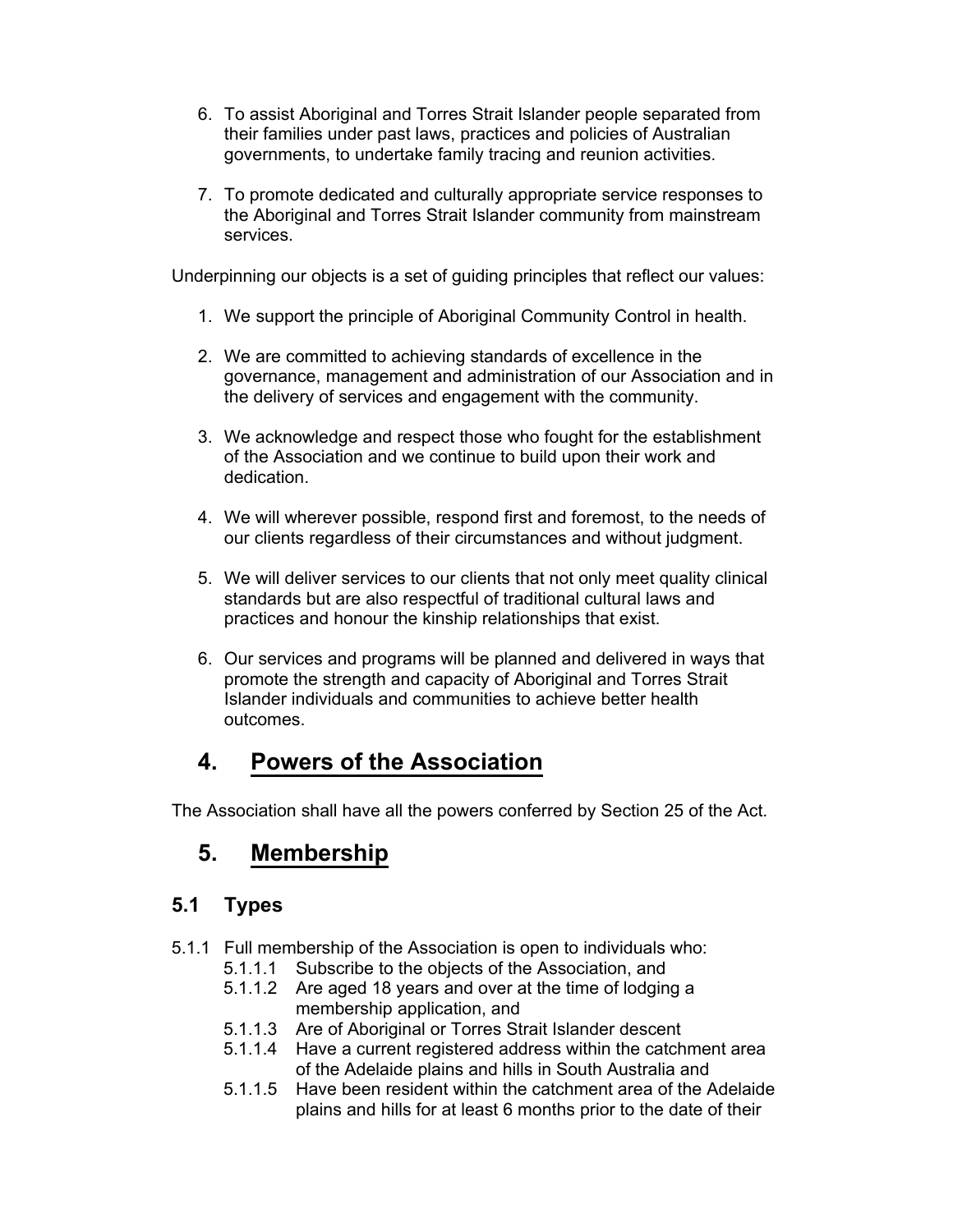membership application being entered onto the register of members.

- 5.1.2 Life membership may be awarded by the Board to an individual who has distinguished themselves through their commitment to the Association or their work within the Aboriginal health sector.
- 5.1.3 Membership is not open to individuals who are currently employed by the Association.
- 5.1.4 Membership is not open to individuals whose employment with the Association ended due to disciplinary action within the preceding 5 years.
- 5.1.5 When appointed, a Board member who was not already a member of the Association is automatically granted status as a member and holds all the same rights and responsibilities as any other member.
- 5.1.6 All registered members of the Association will remain registered members of the Association after the adoption of this constitution regardless of their eligibility for membership under these rules.
- 5.1.7 Members subject to 5.1.6 will be required to renew their membership according to these rules but will be exempt from fulfilling the membership criteria that they did not meet at the time the new rules were adopted.
- 5.1.8 When renewing membership, members subject to 5.1.6 and pursuant to 5.1.7 who fail to meet membership criteria different from that which existed at the time these rules were adopted will not have their membership renewed until and unless they become eligible for membership under these rules.

### **5.2 Application for membership**

- 5.2.1 Individuals applying for full membership of the Association must do so in writing on the prescribed form except for a life member who is nominated by the Board.
- 5.2.2 Membership is for a period of 24 months and must be renewed in writing on the prescribed form except in the case of a life member.
- 5.2.3 All members must agree with and subscribe to the objects of the Association.
- 5.2.4 Applications for membership must be considered and endorsed by the Board and recorded in the minutes of the meeting.
- 5.2.5 Membership application renewals where the member remains eligible for membership will be collated and tabled at a Board meeting for the Board's consideration and endorsement.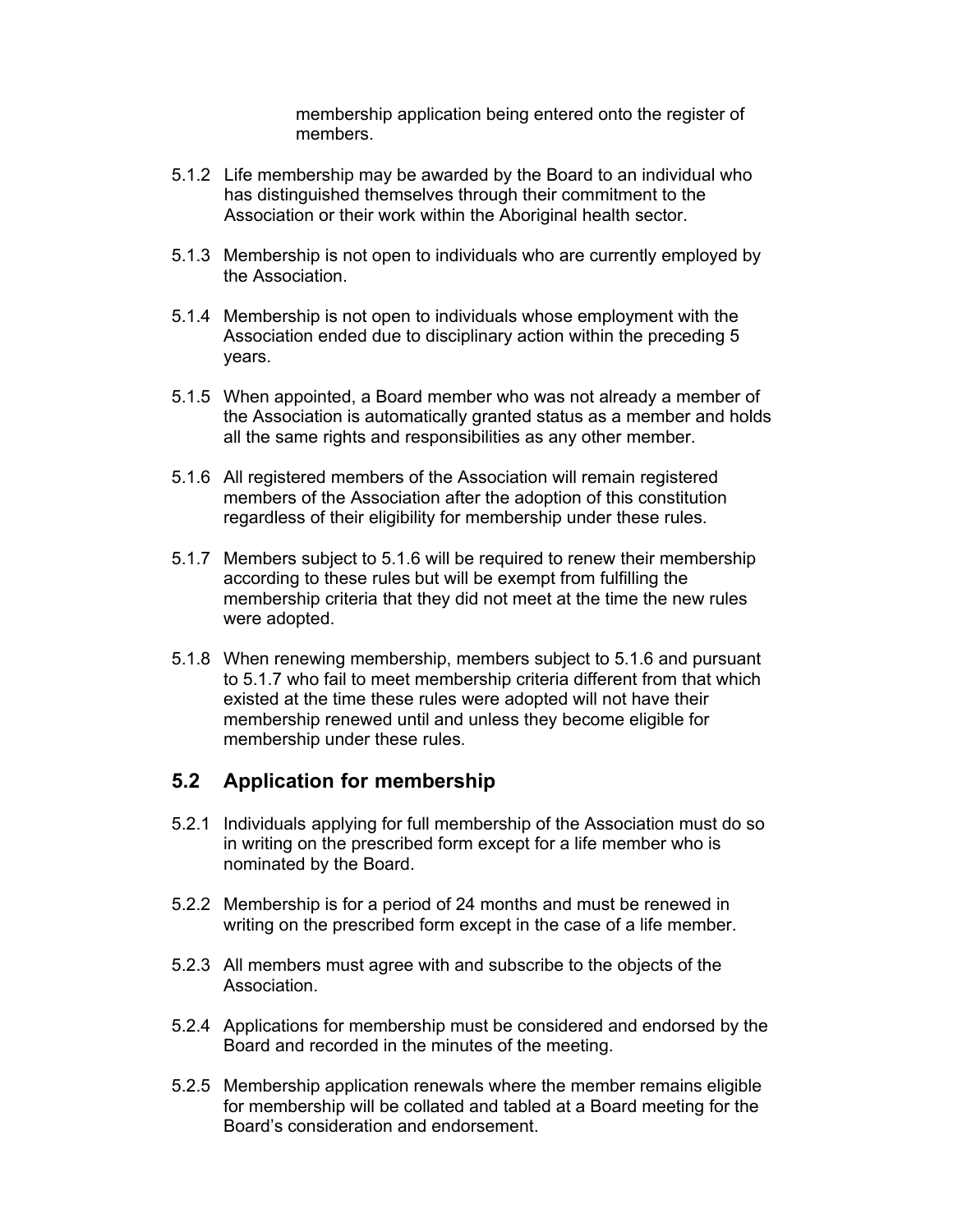- 5.2.6 Membership application renewals where the member is no longer eligible for membership will be referred to the Board for consideration and determination.
- 5.2.7 Applications for new membership can only be considered and endorsed up to three months before an Annual General Meeting. Applications for membership received during the three months prior to an Annual General Meeting shall be processed after the Annual General Meeting.
- 5.2.8 Membership application renewals will be processed as they fall due and are not subject to the *three month before an Annual General Meeting* rule.
- 5.2.9 Applications for membership will not be considered from the floor during a general meeting.
- 5.2.10 Applications for new membership received after a notice for a Special General Meeting has been sent will not be considered, processed or endorsed by the Board until after the Special General Meeting has been held.
- 5.2.11 The Board retains the discretionary right to not accept or endorse any application for membership or renewal for membership.
- 5.2.12 All individuals applying for full membership will receive written advice on the outcome of their application.
- 5.2.13 The Board retains the right to cap membership numbers at any time.
- 5.2.14 The Board retains the right to apply a membership fee at any time.

#### **5.3 Resignation of membership**

- 5.3.1 A member may resign from membership of the Association by giving written notice thereof to the Secretary or Public Officer of the Association.
- 5.3.2 Any resignation received prior to a general meeting will be processed before the general meeting.
- 5.3.3 Full members must resign their membership when they commence a contract of employment with the Association. Full membership status can be reassigned at the conclusion of the contract of employment subject to their continuing eligibility for membership and other relevant rules. This rule applies even if the member is also a Board member.

#### **5.4 Suspension and Expulsion of a member**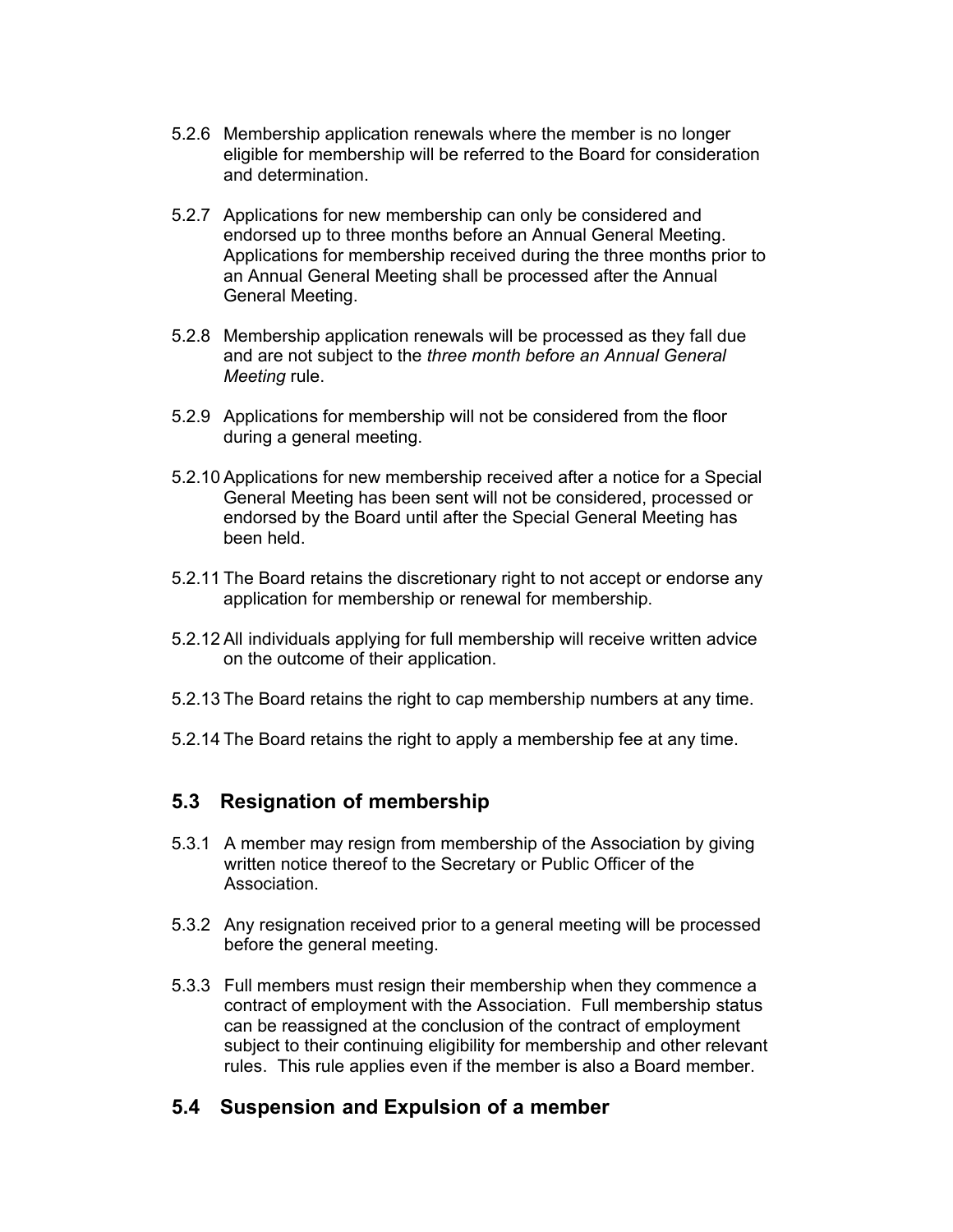- 5.4.1 Subject to giving a member an opportunity to be heard or to make a written submission, the Board may resolve to suspend and/or expel a member upon:
	- 5.4.1.1 A charge of misconduct detrimental to the interests of the Association or
	- 5.4.1.2 Was found not to have been eligible for membership at the time the membership application was endorsed by the Board
- 5.4.2 Particulars of the grounds for suspension or expulsion shall be communicated to the member at least one month before the meeting of the Board at which the matter will be determined.
- 5.4.3 During the period of time between serving the notice under 5.4.2 and the Board meeting at which the matter will be heard, the member status is suspended and all rights afforded by that status are also suspended until the outcome of the Board meeting is known.
- 5.4.4 If the suspended member is also an office bearer, a non-office bearing Board member or the Public Officer the member must stand down from that office until the matter is determined by the Board, or if an appeal is lodged, until the appeal is heard and decided. The Board has the power to fill the vacated position or role temporarily or for the unexpired term of office. The Board shall move to appoint a new Public Officer in the case of the suspended member also being the Public Officer.
- 5.4.5 The determination of the Board shall be communicated to the member, and in the event of an adverse determination the member shall, subject to 5.4.6, cease to be a member 14 days after the Board has communicated its determination to the member.
- 5.4.6 It shall be open to a member to appeal to the Association at a general meeting against the expulsion. The intention to appeal shall be communicated to the Secretary or Public Officer of the Association within 14 days after the determination of the Board has been communicated to the member.
- 5.4.7 In the event of an appeal under 5.4.6, the appellant's membership of the Association shall not be terminated unless the determination of the Board to expel the member is upheld by the members of the Association at a general meeting after the appellant has been heard by the members of the Association, and in such event membership will be terminated at the date of the general meeting at which the determination of the Board is upheld.
- 5.4.8 During the period of time between the notice to expel a member being served upon the member and the general meeting at which an appeal (if one is lodged) is heard, the member status of that member is suspended and all rights pertaining them are also suspended until the outcome of the appeal is determined.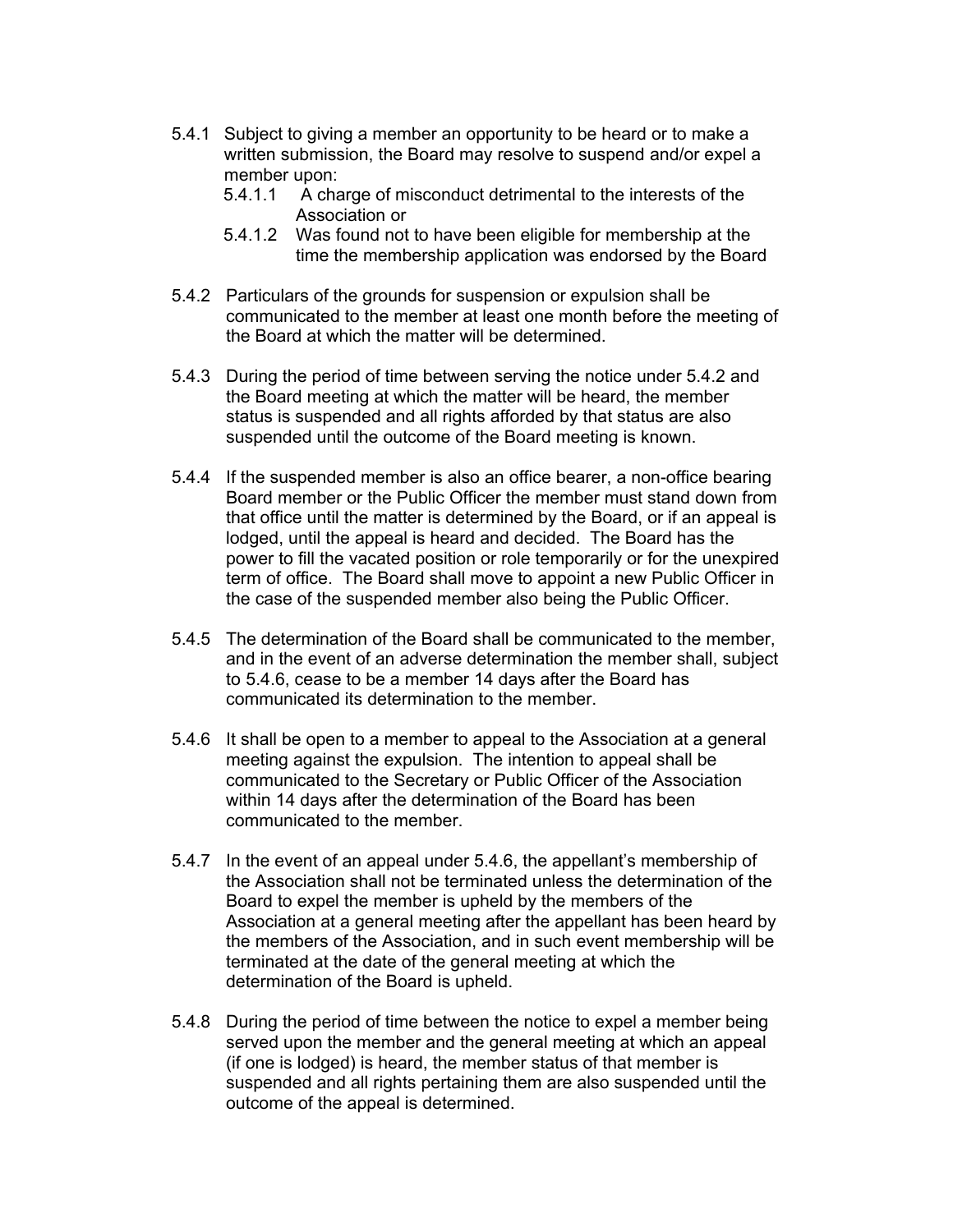- 5.4.9 Where the original grounds for expulsion are not substantiated or in the case of a successful appeal, the member's status as a full member is to be reinstated.
- 5.4.10 Where a suspended member was also an office bearer, a non-office bearing Board member or the Public Officer and the original grounds for expulsion were not substantiated or in the case of a successful appeal, the member does not automatically resume their previous role(s) and positions but he or she is eligible to be re-considered for that role or position when the role or position is again vacated.

## **5.5 Register of members**

- 5.5.1 A register of members must be kept and contain:
	- (a) The name and address of each member.
	- (b) The type of membership either full or life.
	- (c) The date on which each member was admitted to the Association and the date of renewal(s) of membership.
	- (d) If applicable, the date of and reason(s) for termination of membership.
	- (e) Any exempt criteria relevant to a member who was a member prior to the adoption of these rules.
- 5.5.2 Membership renewal forms will be forwarded to all registered members on a 24 month rotation from the date of the original membership with the exception of life members.
- 5.5.3 All members named in the register of members will be informed of any and all general meetings and from time to time receive other correspondence from the Association.

## **6 The Board**

### **6.1 Powers and Duties**

- 6.1.1 The affairs of the Association shall be governed and controlled by a Board which in addition to any powers and authorities conferred by these rules may exercise all such powers and do all such things as are within the rules of the Association, which are not required by the Act or by these rules to be done by the Association in a general meeting.
- 6.1.2 The Board is accountable for the governance and control of the funds and other property of the Association.
- 6.1.3 The Board shall have authority to interpret the meaning of these rules and any other matter relating to the affairs of the Association on which these rules are silent as long as the interpretation is not contrary to the meaning or spirit of the Act.
- 6.1.4 The Board shall appoint a Public Officer as required by the Act.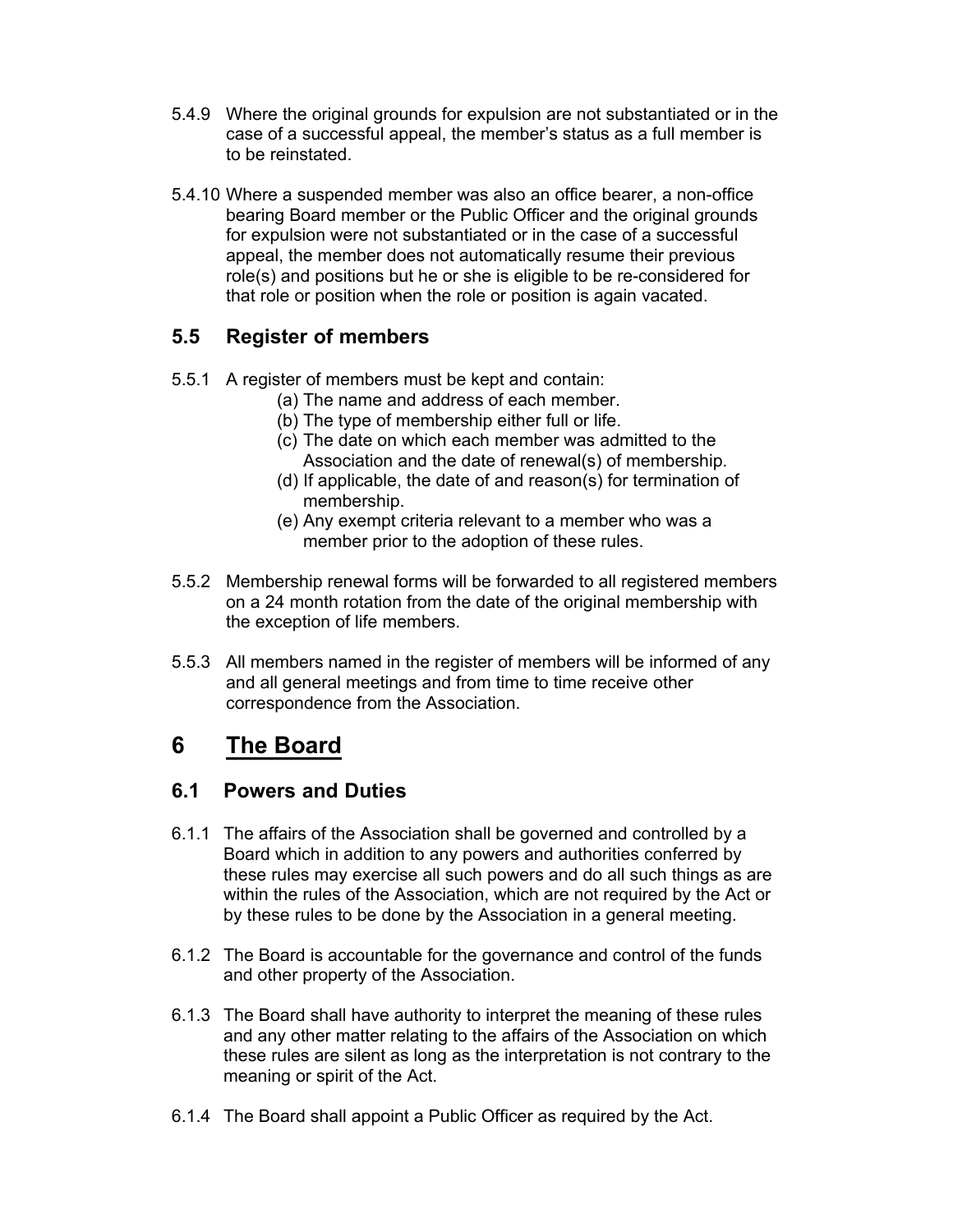#### **6.2 Board Composition and Appointment**

- 6.2.1 The Board shall be comprised of a Chairperson, Deputy Chairperson, Treasurer, Secretary and 3 other non-office bearing Board members.
- 6.2.2 One of the Board members shall be appointed out of respect for their status as a recognized Elder of the community.
- 6.2.3 One of the Board members shall be appointed to represent the interests and needs of our youth.
- 6.2.4 All Board members are appointed via a recruitment and committee selection process.
- 6.2.5 A board member recruitment and selection committee comprising up to three (3) existing Board members and up to three (3) non-board registered members will be appointed by the Board whenever it is determined that Board vacancies are to be filled.
- 6.2.6 At each and every AGM, the names of the Board members are to be read out for endorsement by the voting members of the Association present in person or by proxy.
- 6.2.7 Board members are appointed via a recruitment and committee selection process from amongst individuals who:
	- 6.2.7.1 Are of Aboriginal or Torres Strait Islander descent and
	- 6.2.7.2 Demonstrate practical and/or theoretical knowledge in the area of Aboriginal health and/or
	- 6.2.7.3 Demonstrate knowledge of culturally appropriate service planning and delivery and/or
	- 6.2.7.4 Posses other relevant skills, knowledge or experience that will enhance the operations and function of the Association and the Board and
	- 6.2.7.5 Meet all of the requirements for board membership under Section 30 of the Act and
	- 6.2.7.6 Are aged 18 years and over
- 6.2.8 Individuals recruited and appointed to the Board are not required to also be full members of the Association at the time of their appointment and if they are not, they are afforded membership status only for the duration of their appointment to the Board unless and until they apply for and are endorsed as membership under these rules.
- 6.2.9 The board member recruitment and selection committee may appoint a person who is not eligible for full membership but must not appoint to the Board a person who is:
	- 6.2.9.1 Not of Aboriginal or Torres Strait Islander decent or
	- 6.2.9.2 An employee of the Association or
	- 6.2.9.3 A former employee of the Association whose employment was ended as a result of disciplinary action in the previous 5 years or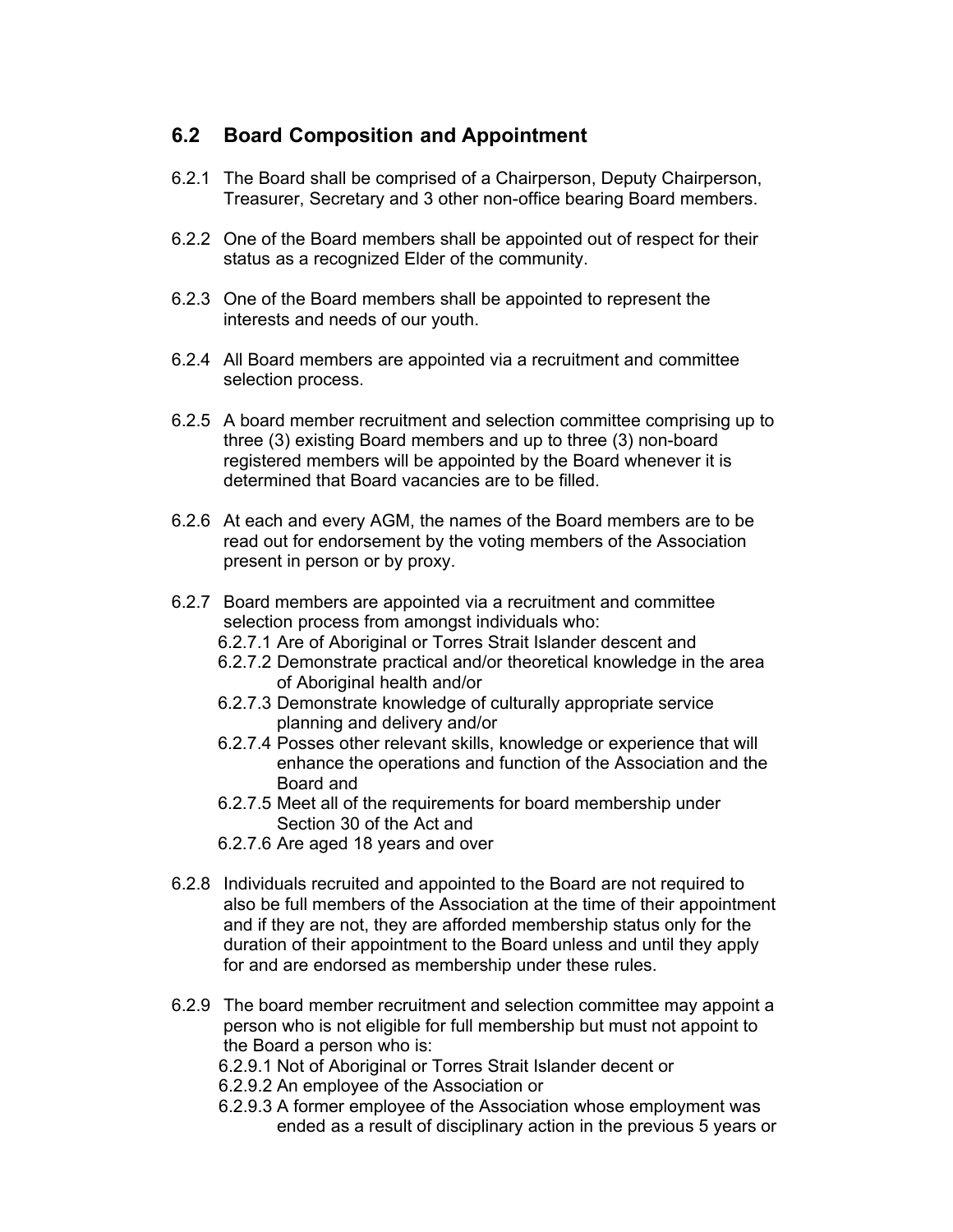- 6.2.9.4 A person with whom the Association has a current contract to provide consultancy services or deliver a project.
- 6.2.10 The office bearers are appointed for a term of two (2) years.
- 6.2.11 The office bearers are elected by the Board.
- 6.2.12 At the conclusion of the term of appointment the office bearer can renominate and be re-appointed once to that same office for a maximum period of two (2) terms for a total of four (4) years in the same office.
- 6.2.13 A previous office bearer who has served the maximum period in the same office can be reconsidered for that same office after standing down for one (1) full term of two (2) years.
- 6.2.14 An office bearer can nominate and be appointed to another officer bearer's position at the conclusion of their maximum number of terms of office or at any time during that term of appointment when office bearer elections fall due or need to be held for other reasons.
- 6.2.15 An individual may not hold more than one office bearer's position at a time.
- 6.2.16 All other non-office bearing Board members are appointed for a term of 2 years and may be reappointed at the end of their term with no maximum number of terms specified.
- 6.2.17 A Board member shall be a natural person.
- 6.2.18 An individual who is appointed to a position on the Board due to his or her position within another organisation is appointed as a natural person and not as a representative of their organisation.
- 6.2.19 In the event that an individual who is appointed to the Board due to his or her position within another organisation ceases to be employed by that organisation during a term of office, he or she may finish their current term of appointment and re-nominate for a further term on the Board if so decided by the board member recruitment and selection committee.
- 6.2.20 The first Board of the Association under this new constitution shall be comprised of the individuals who are legitimately and actively engaged on the Board in office at the time the new constitution is accepted with the exception of the senior officer, any other employees of the Association or persons engaged/contracted in a consultancy or project role with the Association.
- 6.2.21 The new board terms will apply from the date of the new constitution being accepted.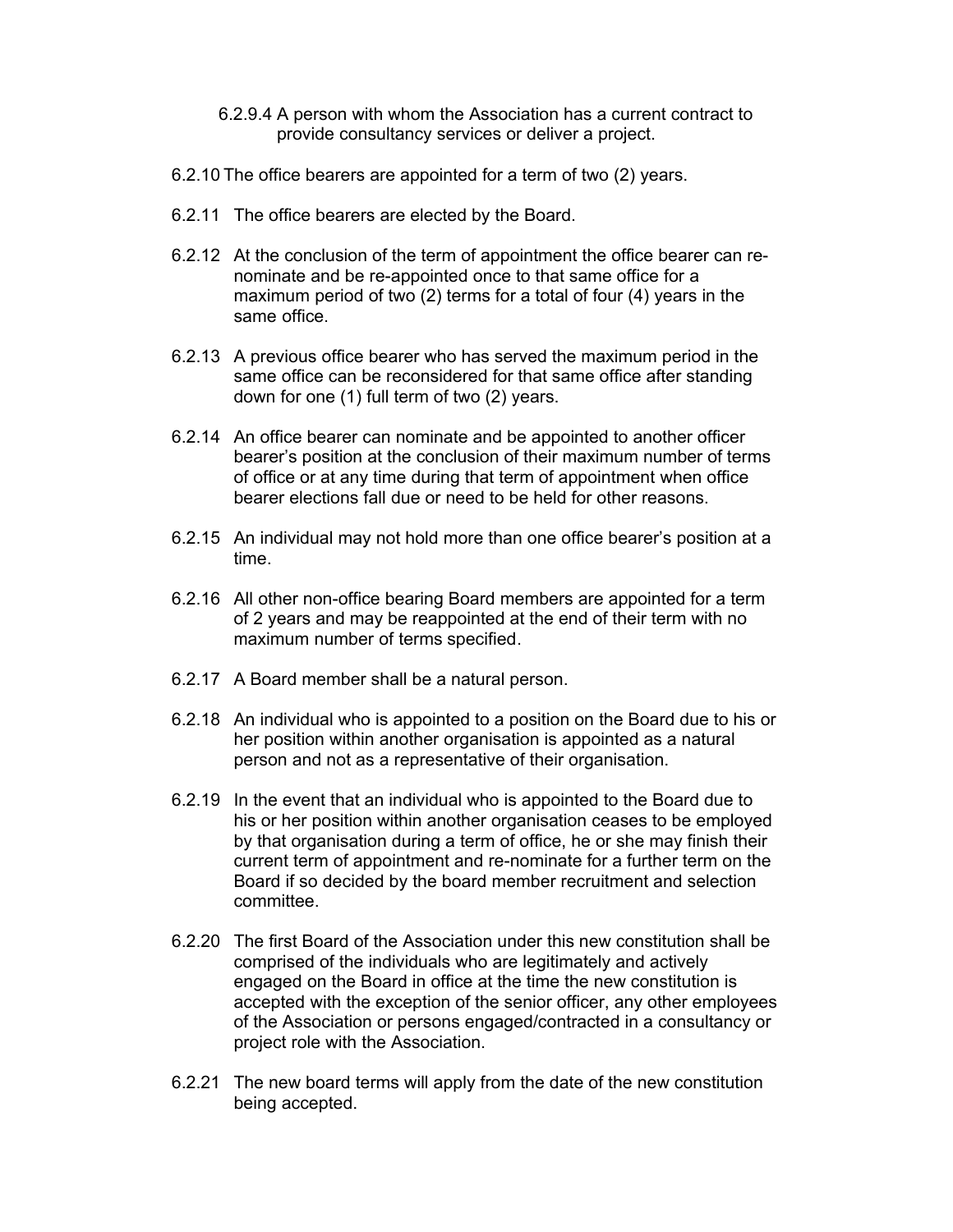- 6.2.22 The Board may determine to declare any or all of the office bearer positions vacant and hold elections to fill those vacancies at the time this new constitution is adopted.
- 6.2.23 The Board may establish the board member recruitment and selection committee at any time to manage the process to fill a vacancy that has arisen for whatever reason. Once a new board member is appointed, the term of appointment is for the usual period as provided for in these rules.
- 6.2.24 The Board shall not carry more than 2 vacancies at any one time.
- 6.2.25 If at any time during the period of appointment to the Board a Board member is engaged as an employee of the Association or to conduct work in a consultant or project capacity he or she will stand down from the board for the period of that engagement and their status as a full member of the Association will be suspended until the period of engagement has concluded.

#### **6.3 Proceedings of the Board**

- 6.3.1 The Board shall convene (personally, electronically or via telecommunication) for the dispatch of business at least 10 times during the year including the AGM.
- 6.3.2 Questions or motions arising at any meeting of the Board shall be decided by a majority of votes.
- 6.3.3 A quorum for a meeting of the Board shall be a natural majority of the total current number of members appointed to the Board. In the event that the Board does not achieve quorum at an individual Board Meeting the senior officer may be included in the count so that the meeting can proceed even though the senior officer is not entitled to vote at Board meetings. This provision may not be used on more than three (3) separate occasions during the course of one year.
- 6.3.4 A member of the Board having a direct or indirect pecuniary interest in a contract or proposed contract, with the Association must disclose the nature and extent of that interest to the Board as required by the Act, and shall not vote with respect to that contract or proposed contract. This shall be reflected in the minutes of that meeting.
- 6.3.5 In the event of there being a conflict of interest for a Board member in the discharge of their duties and obligations as a Board member, this shall be declared and recorded in the minutes. The other Board members will discuss and determine if the conflict of interest is sufficient for the Board member to be asked to not participate in the discussion, not vote and/or to not be present during the discussion and decision making process.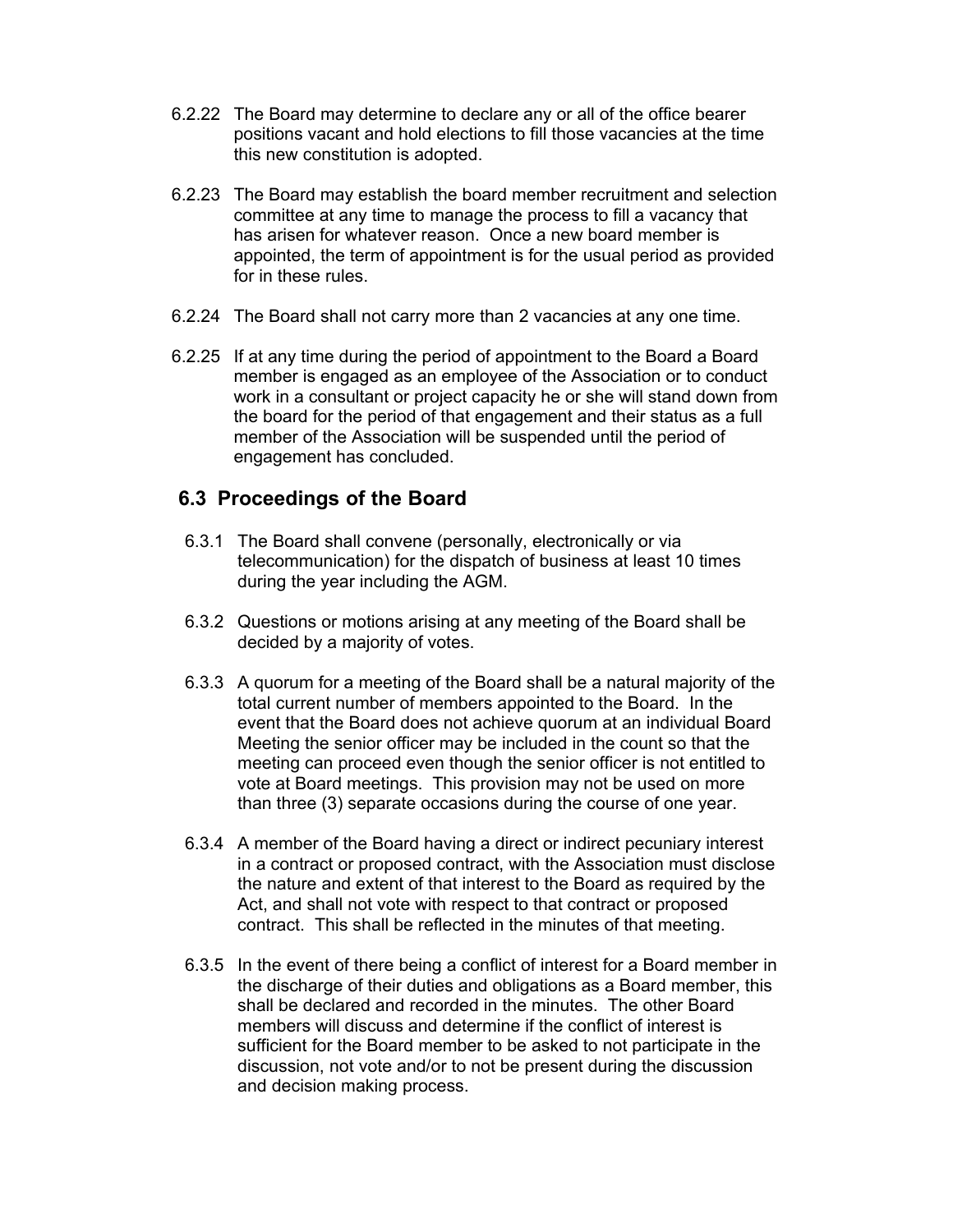- 6.3.6 The Board meetings shall be chaired by the Chairperson. In the absence of the Chairperson, the meeting shall be chaired by the Deputy Chairperson. In the absence of both, the Board members present may elect a Board member to chair the meeting.
- 6.3.7 In the event that a matter under consideration, discussion or for decision before the Board concerns the Chairperson, the Deputy Chairperson will chair the meeting.
- 6.3.8 Pursuant to 6.3.7, in the event that the Deputy Chairperson declines or at the request of at least 1 other Board member that the Deputy Chairperson not chair the meeting, the remaining Board members will elect a chairperson for that meeting.
- 6.3.9 In the event that a matter under consideration, discussion or for decision before the Board concerns a Board member and that Board member is present they are to leave the meeting for the duration of the agenda item but be available to the Board to respond to questions or receive instruction or advice.
- 6.3.10 The Secretary will ensure that proper minutes are recorded for each and every Board meeting and that they are presented to the next meeting for endorsement.
- 6.3.11 The Board shall observe proper meeting procedures.

#### **6.4 Disqualification of Board Members**

- 6.4.1 The office of a Board member shall become vacant if a Board member is:
	- (a) Disqualified from being a Board member under the Act;
	- (b) Expelled as a member under these rules;
	- (c) No longer eligible for membership or board membership under these rules;
	- (d) Found to have conducted themselves in a manner that is detrimental to the reputation of the Association;
	- (e) Found to have conducted themselves in a manner contrary to the objects of the Association;
	- (f) Found to have misrepresented themselves or the Association for their own benefit;
	- (g) Found to have conducted themselves in a manner that disrespects their position, the position of other Board members, the standing of the Board or the policies and procedures of the Board;
	- (h) Subject to a no confidence vote that is supported by a natural majority of the other Board members;
	- (i) Absent without apology acceptable to the other members of the Board for three consecutive meetings;
	- (j) Deceased or otherwise unable to responsibly discharge their functions and duties as a board member.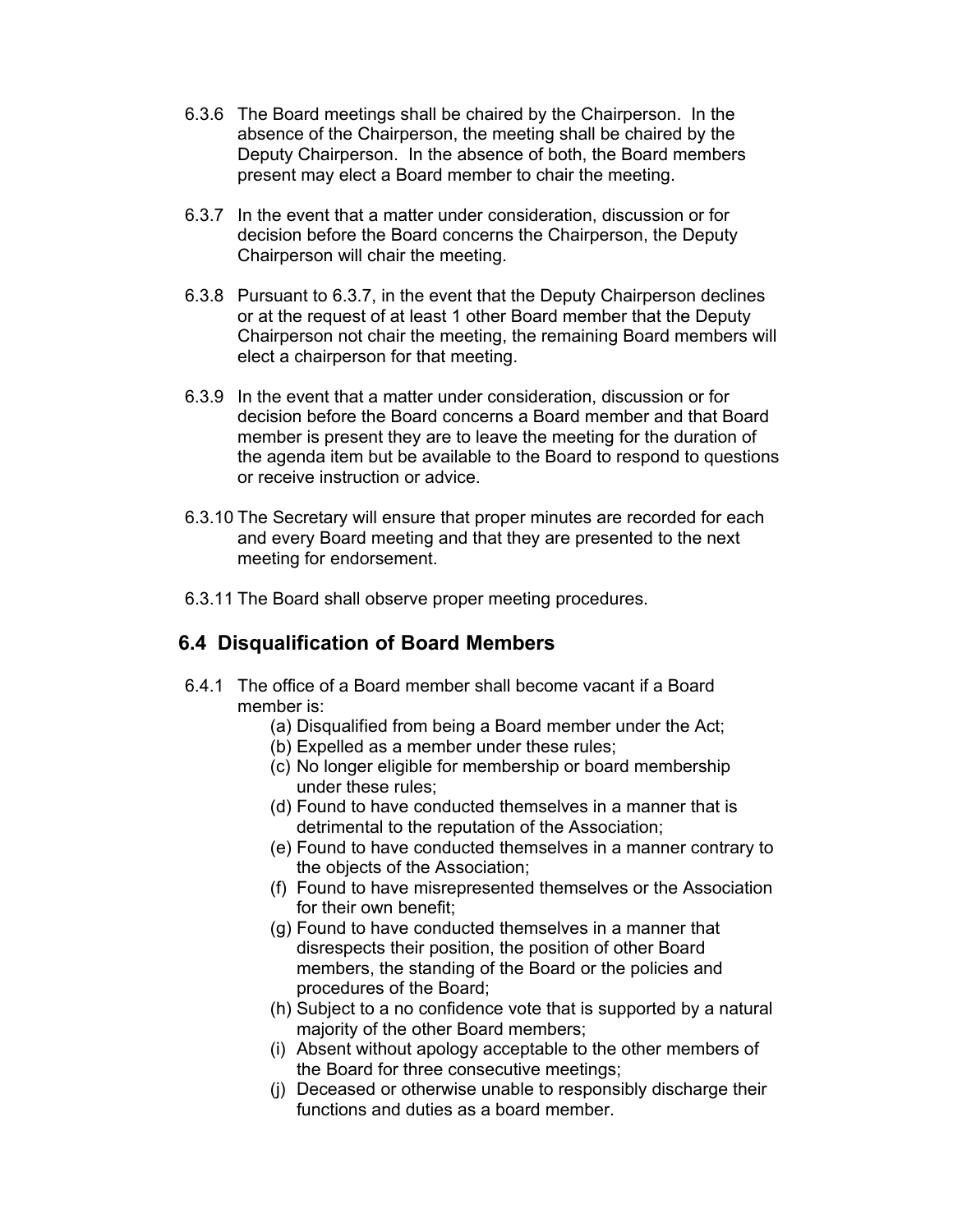- 6.4.2 Other than as a result of voluntary retirement or having reached the maximum term of office, an office bearer may be removed from office if:
	- 6.4.2.1 They have been disqualified as a Board member;
	- 6.4.2.2 By a majority vote, the other Board members have determined that the office bearer has not adequately fulfilled or will not be able to adequately fulfill the duties, roles and responsibilities of the office;
	- 6.4.2.3 By a majority vote, the other Board members have determined that another Board member has the requisite skills, knowledge, experience and standing to meet all the requirements of the office;
	- 6.4.2.4 By majority vote, the other Board members have upheld a no confidence vote in the office bearer.
- 6.4.3 A delegation of at least 25% of the full membership may lodge a request for a no confidence vote in the Board or an individual Board member to take place at a special general meeting or an annual general meeting.
- 6.4.4 Pursuant to 6.4.2 the Board or an individual Board member has a right of reply and must be afforded natural justice in the proceedings.
- 6.4.5 Pursuant to 6.4.2 and 6.4.3 any formal motion must be in the form a special resolution.
- 6.4.6 In the event that 25% of the full membership has lodged a request for a no confidence vote in the entire Board to be tabled at a general meeting, the Board will remain in office in a caretaker capacity until the outcome of the vote is determined.
- 6.4.7 In the event that a no confidence vote in the entire Board is upheld at a general meeting the Board will immediately stand down and an election held to appoint an interim Board of five (5) persons drawn from the full membership for a period of no more than six (6) months during which time the board recruitment and selection committee will be convened to appoint the Board.
- 6.4.8 Any consideration and determination regarding disqualification of a Board member and removal from office must also address the matter of expulsion as a general member as well.
- 6.4.9 A disqualified Board member who remains a member of the Association after disqualification may be re-considered for a position on the Board after one (1) year subject to their continued eligibility to be on the Board of an Association under these Rules and under the Act.
- 6.4.10 A disqualified Board member who is also an expelled member of the Association may not reapply for membership nor have their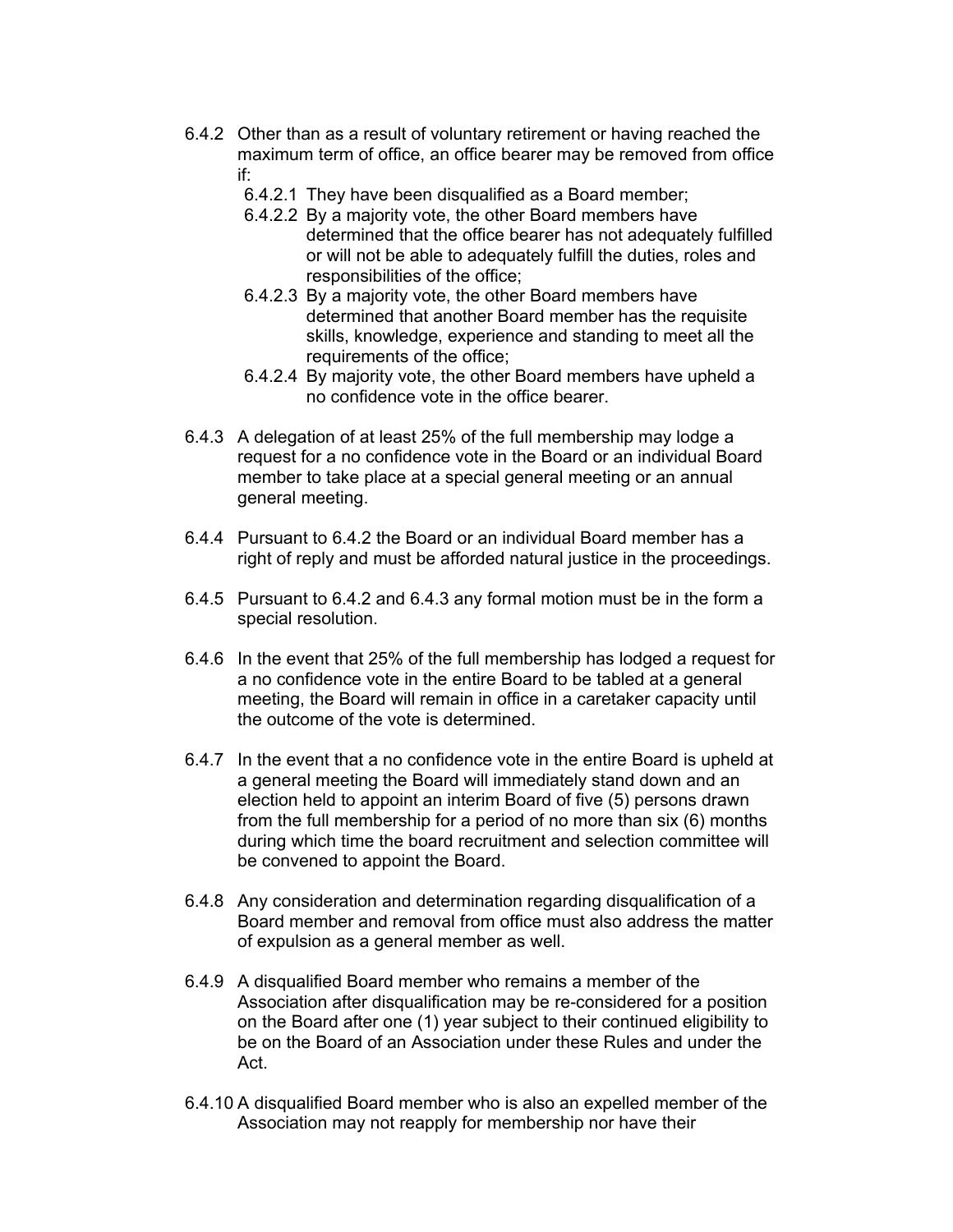membership application considered or endorsed by the Board for two (2) years even if they are eligible for membership under these Rules.

## **7. The Seal**

- 7.1 The Association shall have a common seal upon which its corporate name shall appear in legible characters.
- 7.2 The seal shall not be used without the express authorisation of the board and every use of the seal shall be recorded in the minutes or such other book of the Association.

## **8. General Meetings**

#### **8.1 Annual General Meetings**

- 8.1.1 The Board shall call an Annual General Meeting in accordance with the Act and these rules.
- 8.1.2 The order of business at the Annual General Meeting will be:
	- (a) The confirmation of the minutes of the previous Annual General Meeting and of a Special General Meeting held since that meeting.
	- (b) The consideration of the accounts and reports of the Board and the auditor's report.
	- (c) The endorsement of Board members.
	- (d) The appointment of auditors.
	- (e) Any other business requiring consideration by the Association at a general meeting.

### **8.2 Special General Meetings**

- 8.2.1 The Board may call a Special General Meeting of the Association at any time.
- 8.2.2 Upon a requisition in writing of not less than 25% of the total number of full members of the Association, the Board shall within one month of the receipt of the requisition, convene a Special General Meeting for the purpose specified in the requisition.
- 8.2.3 Every requisition for a Special General Meeting shall state the purpose of the meeting.
- 8.2.4 If a Special General Meeting is not convened within one month, as required by 8.2.2 above, the requisitionists, or at least 50% of their number, may convene a Special General Meeting. Such a meeting shall be convened in the same manner as nearly as practicable as a meeting convened by the Board, and for this purpose the Board shall ensure that the requisitionists are supplied free of charge with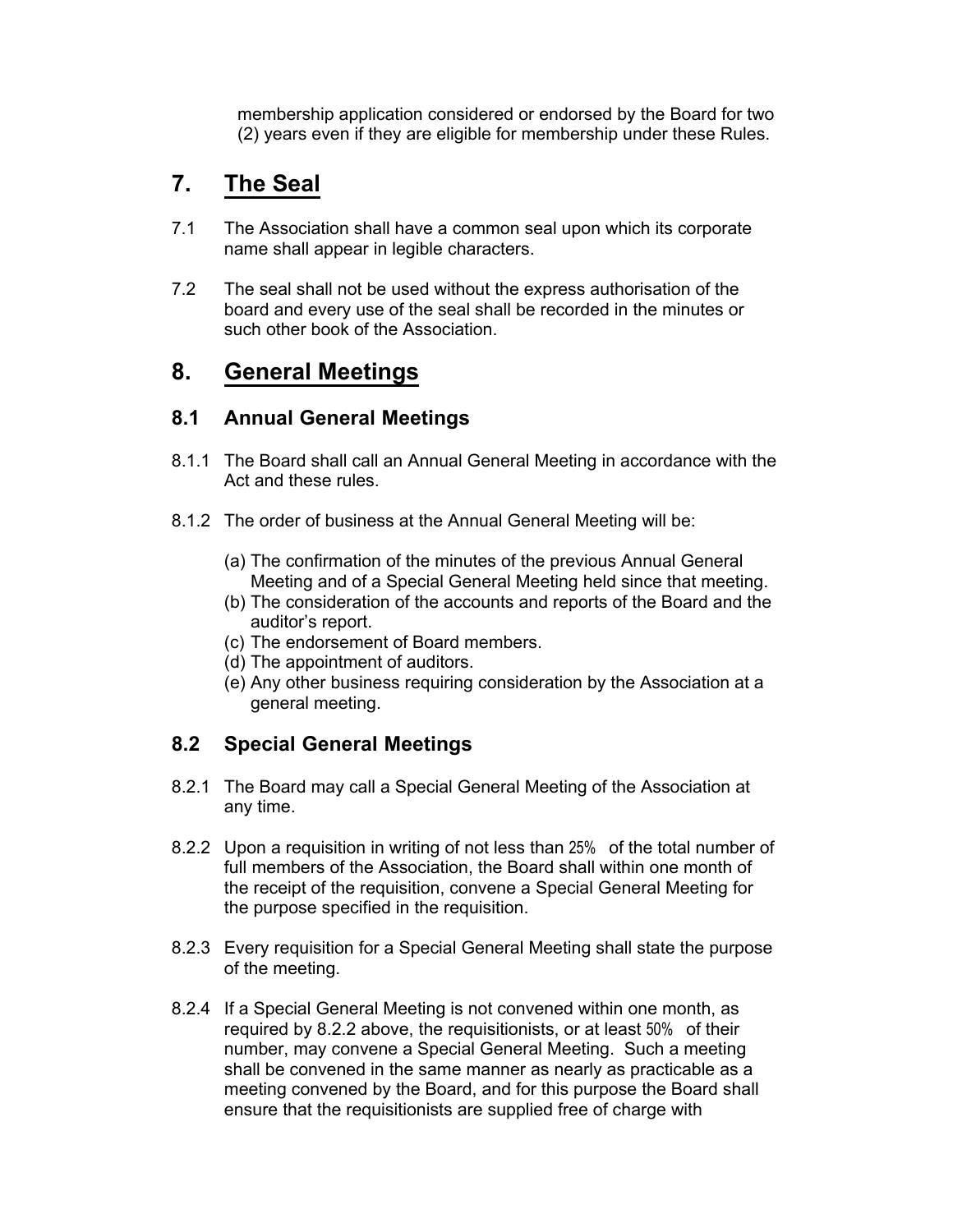particulars of the members entitled to receive a notice of the meeting. The reasonable expenses of convening and conducting such a meeting shall be borne by the Association.

#### **8.3 Notice of General Meetings**

- 8.3.1 Subject to 8.3.2, at least 14 days notice of any general meeting shall be given to members. The notice shall set out where and when the meeting will be held and particulars of the nature and order of the business to be transacted at the meeting.
- 8.3.2 Notice of a meeting at which a special resolution is to be proposed, shall be given at least 21 days prior to the date of the meeting.
- 8.3.3 A notice may be given by the Association to any member by serving the member with the notice personally, electronically or by sending it by post to the address appearing in the register of members.
- 8.3.4 Where a notice is sent by post:
	- (a) The service is effected by properly addressing, prepaying and posting a letter or packet containing the notice; and
	- (b) Unless the contrary is proved, service will be taken to have been effected at the time at which the letter or packet would be delivered in the ordinary course of post.

### **8.4 Proceedings at General Meetings**

- 8.4.1 Seven members, present personally or by proxy, shall constitute a quorum for the transaction of business at any general meeting except as otherwise provided for in these rules.
- 8.4.2 If within 30 minutes after the time appointed for the meeting a quorum of members is not present, a meeting convened upon the requisition of members shall lapse. In any other case, the meeting shall stand adjourned for 30 minutes after which time, the members present shall form a quorum.
- 8.4.3 Subject to 8.4.4, the Chairperson shall preside as chairperson at a general meeting of the Association.
- 8.4.4 If the Chairperson is not present within 30 minutes after the time appointed for holding the meeting, or he or she is present but declines to take or retires from the Chair, the Deputy Chairperson will chair the meeting unless they too are absent, decline to or retire from the chairing role, in which event the members present may choose a Board member or other full member present personally at the meeting to be the chairperson of that meeting.

#### **8.5 Voting at General Meetings**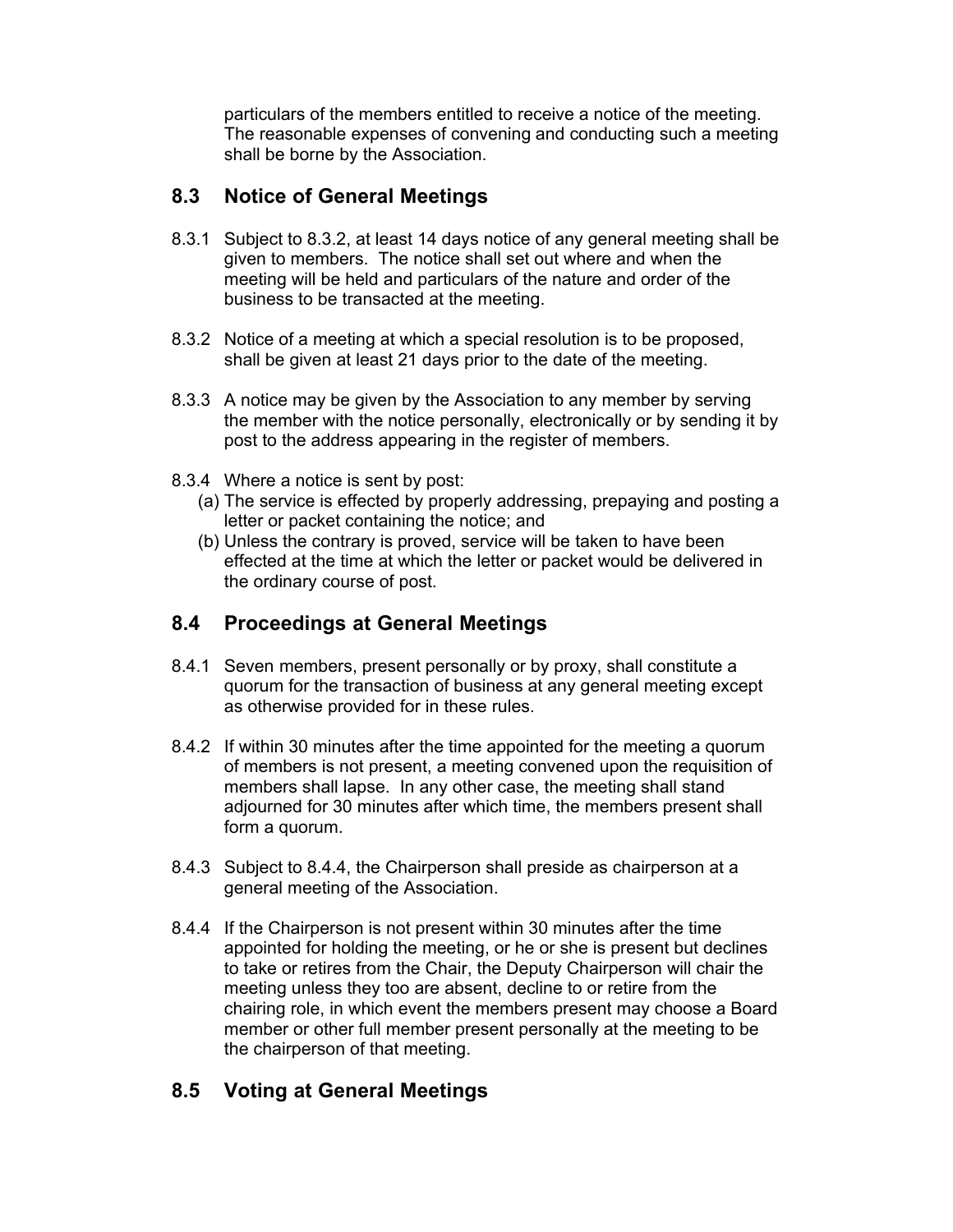- 8.5.1 Subject to these rules, every member of the Association has only one vote at a meeting of the Association.
- 8.5.2 Subject to these rules, a question for decision at a general meeting, other than a special resolution, must be determined by a majority of members who vote in person or, by proxy, at that meeting.
- 8.5.3 Unless a poll or secret ballot is demanded by at least five members, a question for decision at a general meeting must be determined by a show of hands.
- 8.5.4 If a poll or secret ballot is demanded by at least 5 members, it must be conducted in a manner specified by the person presiding and the result of the secret ballot is the resolution of the meeting on that question.
- 8.5.5 A poll or secret ballot demanded for the election of a person presiding or on a question of adjournment must be taken immediately, but any other secret ballot may be conducted at any time before the close of the meeting.

#### **8.6 Special and Ordinary Resolutions**

- 8.6.1 A general meeting where a special resolution is to be proposed requires 21 days written notice to be given to members specifying the intention to propose the resolution as a special resolution.
- 8.6.2 In respect of a general meeting referred to in 8.6.1, a special resolution is passed only by a majority of not less than three-quarters (75%) of members of the Association, voting in person or by proxy.
- 8.6.3 An ordinary resolution is passed by a simple majority at a general meeting.

#### **8.7 Proxies**

- 8.7.1 A member shall be entitled to appoint in writing a natural person who is also a member of the Association to be their proxy and attend and vote at any general meeting of the Association.
- 8.7.2 A voting member may appoint the person chairing the meeting to be their proxy to vote at any general meeting of the Association.
- 8.7.3 A voting member may instruct their proxy to cast their vote in a certain way or permit the proxy to cast their vote as they see fit.
- 8.7.4 A voting member who is not the chairperson of the meeting may hold a maximum of three proxy votes.
- 8.7.5 There is no maximum number of proxy votes that the chairperson of the meeting may hold.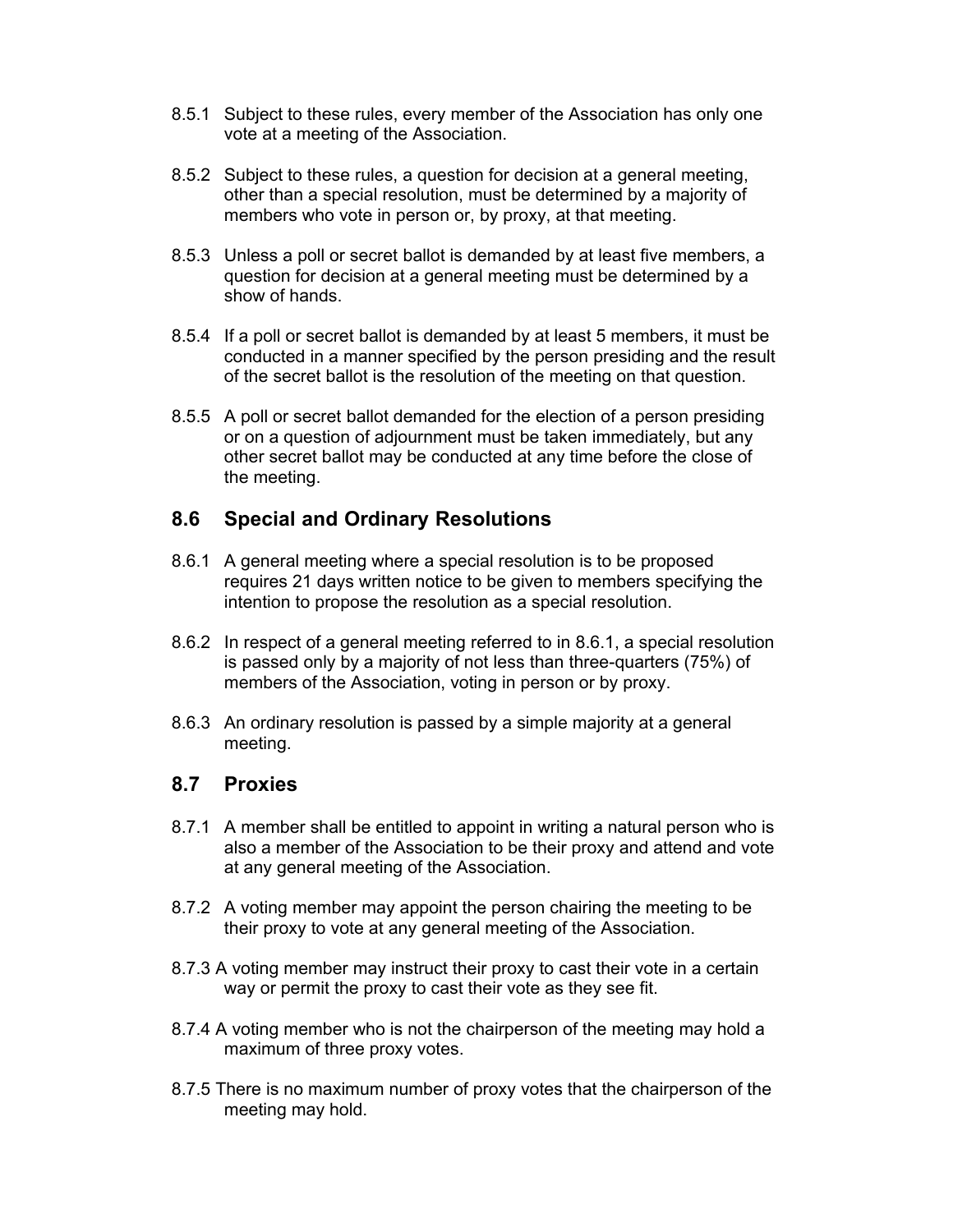8.7.6 In the event that a member who has appointed a proxy attends the meeting they must withdraw their proxy appointment and personally cast their own vote.

## **9. Minutes**

- 9.1 Proper minutes of all proceedings of general meetings of the Association and of meetings of the Board shall be entered within one month after the relevant meeting in minute books, folders or electronic files kept for that purpose.
- 9.2 The minutes kept pursuant to this rule must be confirmed by the members of the Association or the members of the Board (as relevant) at a subsequent meeting.
- 9.3 The minutes kept pursuant to this rule shall be signed by the chairperson of the meeting at which the proceedings took place or by the chairperson of the next succeeding meeting at which the minutes are confirmed.
- 9.4 Where minutes are entered and signed they shall, until the contrary is proved, be evidence that the meeting was convened and duly held, that all proceedings held at the meeting shall be deemed to have been duly held and that all appointments made at a meeting shall be deemed to be valid.

## **10. Financial Reporting**

- 10.1 The first financial year of the Association shall be the period ending on the next 30 June following incorporation and thereafter a period of 12 months commencing on 1 July and ending on 30 June of each year.
- 10.2 The Association shall keep and retain such accounting records as are necessary to correctly record and explain the financial transactions and financial position of the Association in accordance with the Act.
- 10.3 The accounts, together with the auditor's report on the accounts, the Board's statement and the Board's report, shall be laid before members at the Annual General meeting.
- 10.4 The Annual (periodic) Return shall be lodged with the Consumer and Business Services within six months after the end of each financial year. It must be accompanied by a copy of the accounts, the auditor's report, the Board's statement and the Board's report.

## **11. Appointment of an Auditor**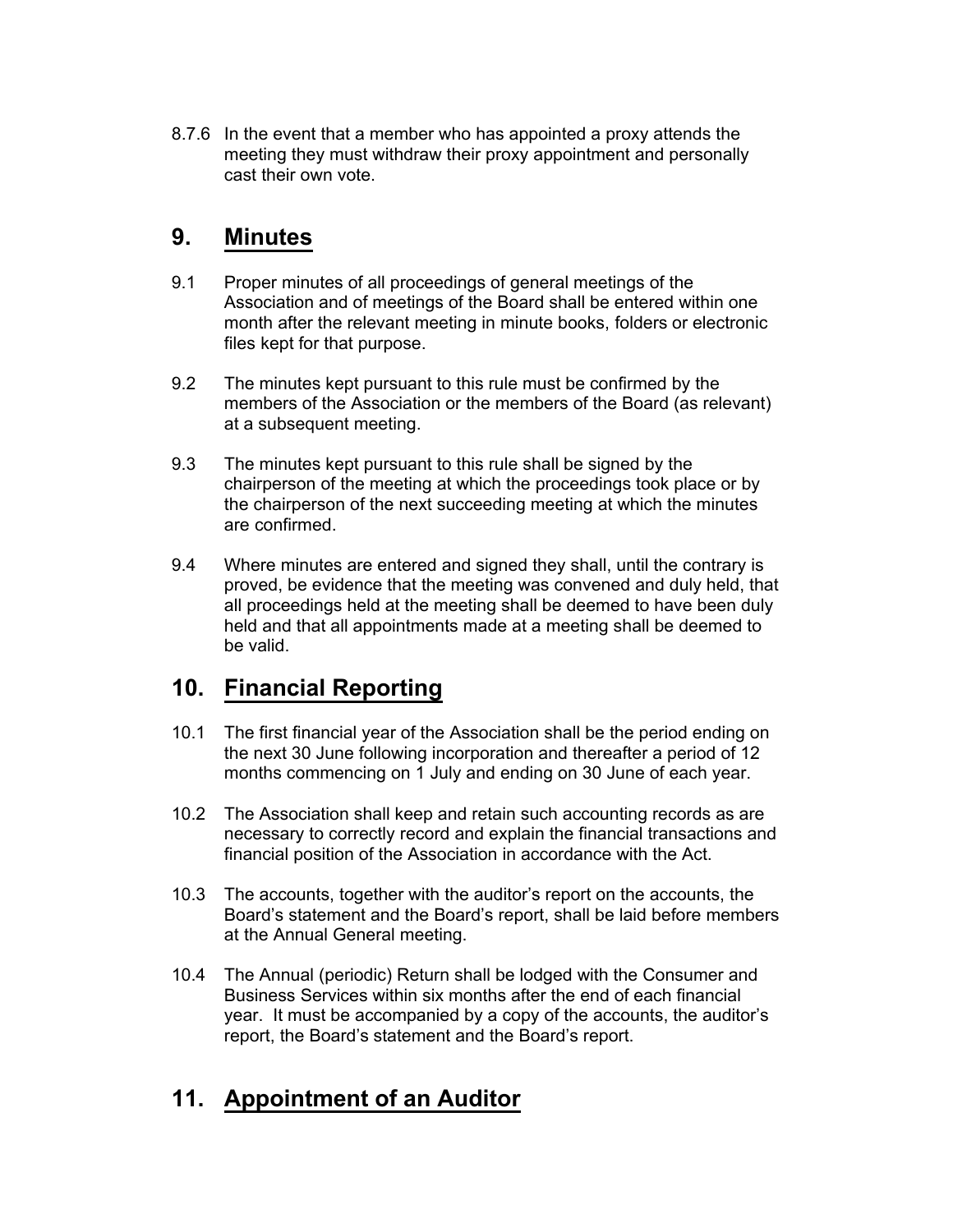- 11.1 At each Annual General Meeting, the members shall appoint a person to be auditor of the Association.
- 11.2 The auditor shall not be an officer; a partner, employer or employee of an officer; an employee; or a partner or employee of an employee of the Association.
- 11.3 The auditor shall hold office until the next Annual General Meeting and is eligible for re-appointment.
- 11.4 If an appointment is not made at an Annual General Meeting, the Board shall appoint an auditor for the current financial year.

## **12. Prohibition against Securing Profits for Members**

- 12.1 The assets and income of the organisation shall be applied solely in furtherance of its above-mentioned objects and no portion shall be distributed directly or indirectly to the members of the organisation except as bona fide compensation for services rendered or expenses incurred on behalf of the organisation.
- 12.2 In the event of the organisation being dissolved, the amount that remains after such dissolution and the satisfaction of all debts and liabilities shall be transferred to another organisation with similar purposes which is not carried on for the profit or gain of its individual members.

## **13. Winding up and Amalgamation**

- 13.1 The Association may be wound up or pursue amalgamation in accordance with the Act.
- 13.2 A special resolution proposed at a general meeting is required for the members to consider and determine the question of winding up or amalgamating the Association.
- 13.3 If after winding up of the Association there remains surplus assets as defined in the Act, such surplus assets shall be distributed to any organisation which has similar objects and has rules which prohibit the distribution of its assets and income to its members.
- 13.4 Such organisation(s) or charity(ies) shall be identified and determined by a resolution of members in a general meeting.
- 13.6 If the Association is to amalgamate, the assets and liabilities of the Association become the assets and liabilities of the new association.
- 13.7 Surplus assets at the completion of a winding up shall not be distributed to members or former members, or associates of those persons.